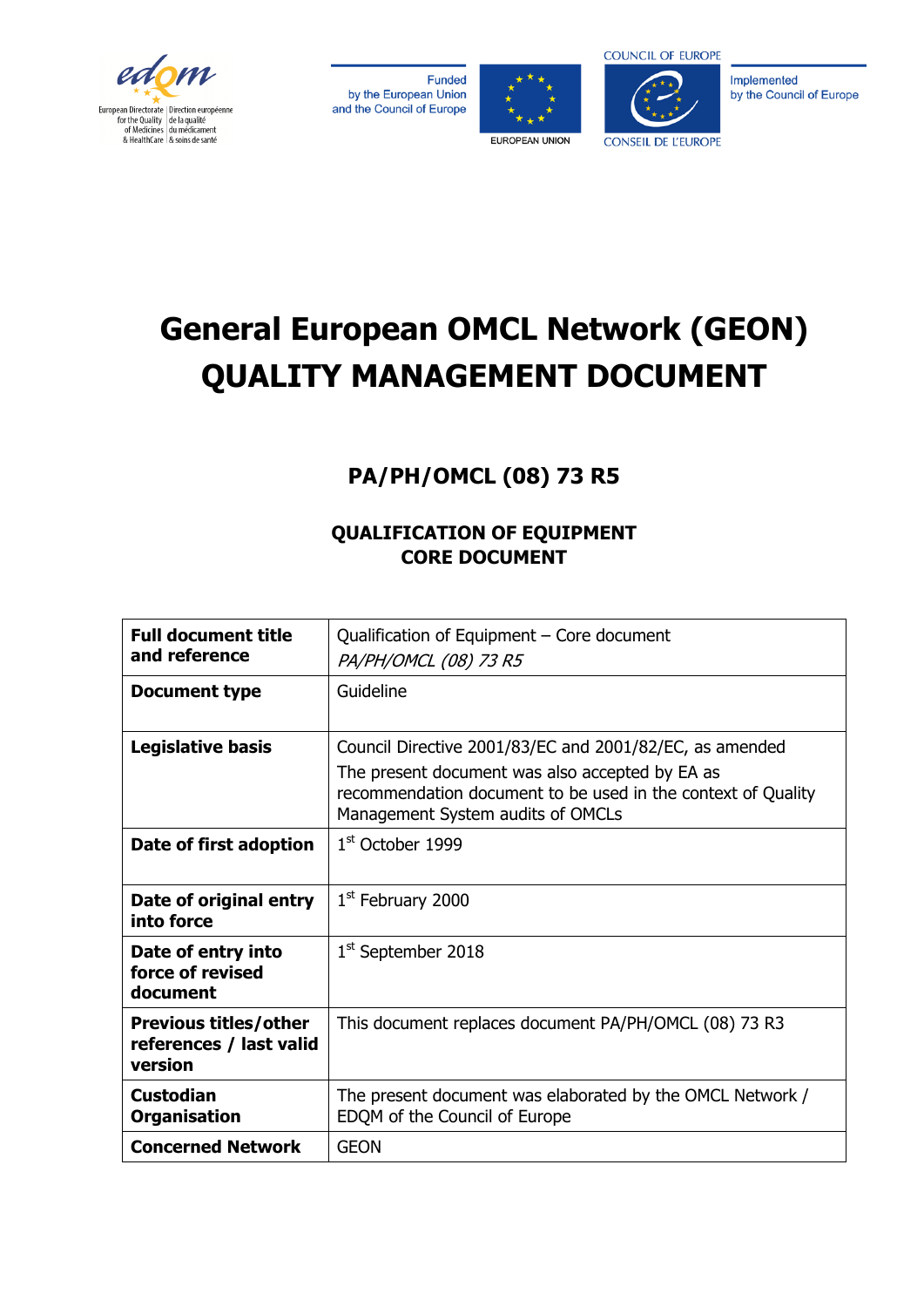## **QUALIFICATION OF EQUIPMENT**

## **CORE DOCUMENT**

*Note: Mandatory requirements in this guideline and its annexes are defined using the terms "shall" or "must". The use of "should" indicates a recommendation. For these parts of the text other appropriately justified approaches are acceptable. The term "can" indicates a possibility or an example with non-binding character.*

## **Introduction**

The standard ISO/IEC 17025 requires that a laboratory shall have access to equipment that is required for the correct performance of laboratory activities. In particular, calibration programmes shall be established, reviewed and adjusted, including intermediate checks to maintain confidence in the calibration status.

In order to guarantee harmonised interpretation and application of ISO/IEC 17025 requirements within the OMCL Network, the guideline "Qualification of Equipment" has been elaborated.

This document should be considered as a guide to OMCLs for planning, performing and documenting the equipment qualification process. It contains the general introduction and general forms for Level I (Selection of instruments and suppliers) and Level II (Installation and release for use) of qualification, which are common to all types of equipment.

Level III (Periodic and motivated instrument calibration/checks) and Level IV (In-use instrument checks) qualification requirements can be found in separate equipment-related annexes. Level III and IV of qualification must be carried out according to ISO/IEC 17025. Requirements and (if applicable) corresponding typical acceptance limits (given in bold) should be applied; however, other appropriately justified approaches are acceptable. Exemplary procedures provided in the annexes are not binding. They can be helpful when carrying out the required qualification. Nevertheless, other procedures can be applied depending, for example, on the type/model of the equipment.

If the qualification of equipment is done by the manufacturer or an external service provider, it is the responsibility of the OMCL to make sure that this is in line with the requirements set out in this guideline and in the equipment-specific annexes.

The following four levels of Equipment Qualification should be considered by the OMCLs: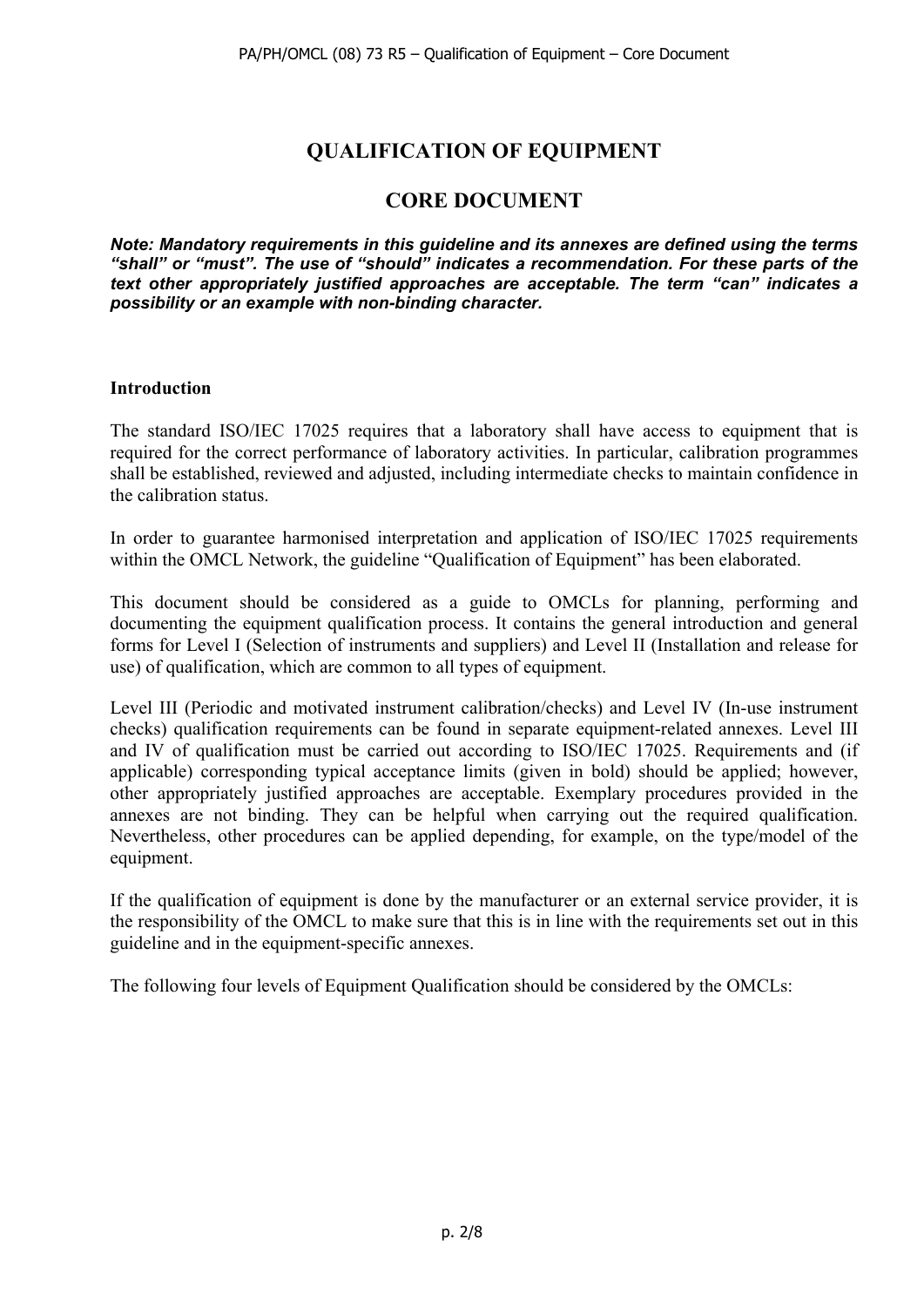## **Level I. Selection of instruments and suppliers**

The selection and purchase of new instruments shall follow a documented decision process, based on the needs related to the intended use of the instrument.

An example checklist for setting and documenting such specifications and decisions taken is given in Table I.

## **Level II. Installation and release for use**

When receiving an instrument, the OMCL should check its condition and fulfilment of the order, and monitor the installation process in the selected environment. This includes start-up checks and a full qualification (normally carried out by the supplier) which fulfils (at minimum) the requirements given in Level III.

The release for use shall be authorised by qualified staff, in order to verify that the equipment conforms to the requirements. This decision may be based on the documentation provided by the supplier.

An example checklist for documenting the instrument installation and release for use and decisions taken is given in Table II.

## **Level III. Periodic and motivated instrument checks**

When instruments are installed or moved into a new environment, or after significant repair or maintenance operations, a series of calibrations/checks shall be carried out to maintain confidence in the performance of the equipment, according to a defined procedure. Unless defined in the equipment-specific annexes, the frequency of periodic checks shall be based on pre-defined criteria and documented; where adjustments are made, sound scientific justification shall be provided and documented.

#### **Level IV. In-use instrument checks**

During the routine use of the instruments, a series of calibrations/checks shall be carried out to maintain confidence in the performance of the equipment and compliance with the system suitability criteria, according to a defined procedure, e.g. specific analytical method, Ph. Eur. chapter/monograph or manufacturer dossier.

In the case of OMCLs performing routine testing (e.g. batch release of vaccines and blood products), the use of control charts can provide supplementary information on equipment performance, which can also be used in this context.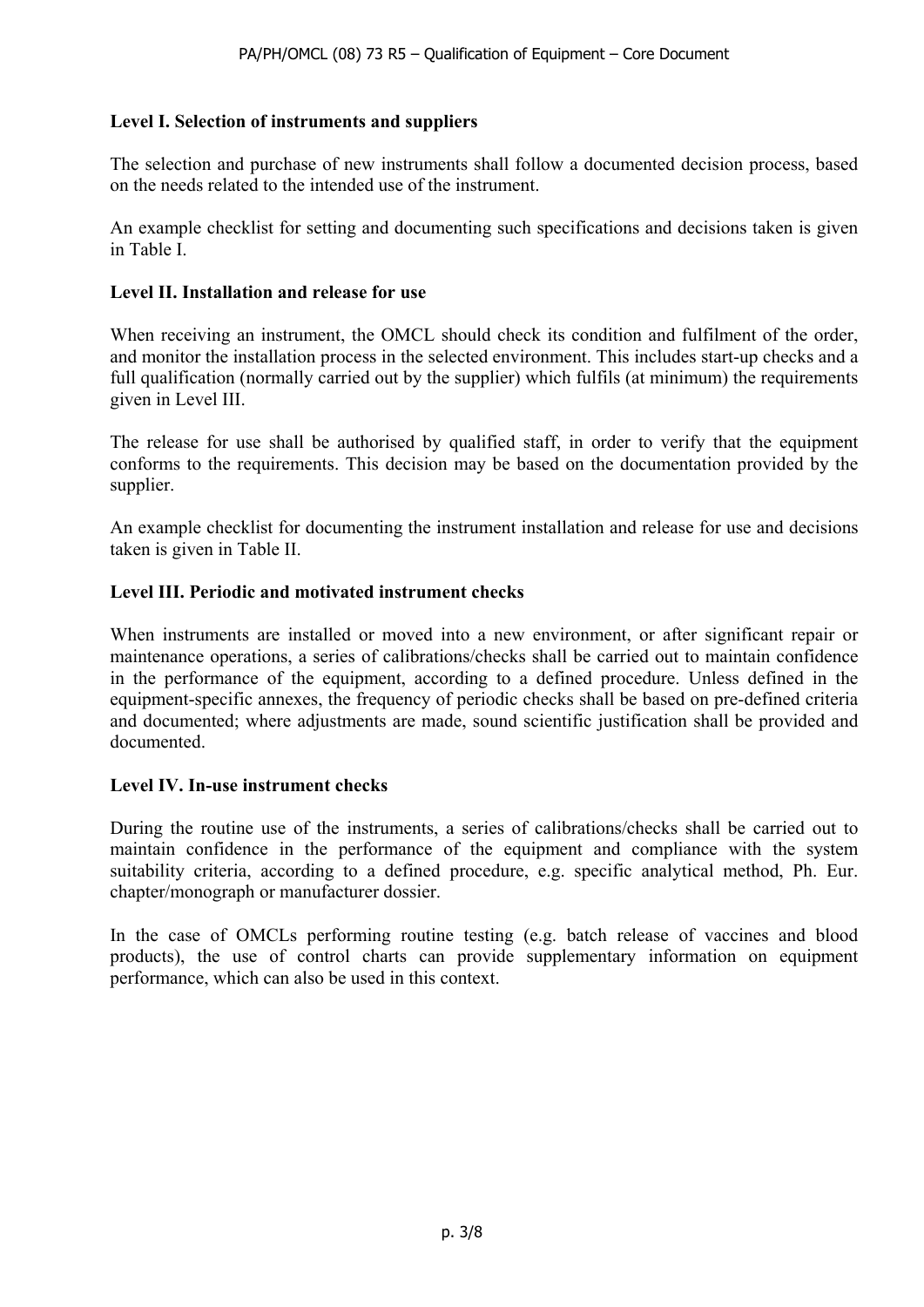## NOTE:

From experience, the terms DQ (Design Qualification), IQ (Installation Qualification), OQ (Operational Qualification) and PQ (Performance Qualification) (not explicitly mentioned by ISO/IEC 17025) have been used in a non-harmonised way by the OMCLs. Therefore these terms have not been used in this document. This does not exclude their use in OMCL quality systems.

## **List of instrument-related annexes**

The qualification levels dealt with in each annex are indicated in brackets.

- Annex 1: Qualification of HPLC equipment (Levels III and IV)
- Annex 2: Qualification of GC equipment (Levels III and IV)
- Annex 3: Qualification of UV-Visible spectrophotometers (Levels I, III and IV)
- Annex 4: Qualification of IR spectrophotometers (Levels I, III and IV)
- Annex 5: Qualification of automatic titrators (Levels III and IV)
- Annex 6: Qualification of piston pipettes (Levels III and IV)
- Annex 7: Qualification of mass spectrometers (Levels III and IV)
- Annex 8 : Qualification of balances (Levels I to IV)
- Annex 9: Calibration/qualification of pH meters (Levels I to IV)
- Annex 10: Qualification of Atomic Absorption/Atomic Emission Spectrometers (Levels III and IV)

The list of annexes included in this document will be updated as soon as new annexes are issued.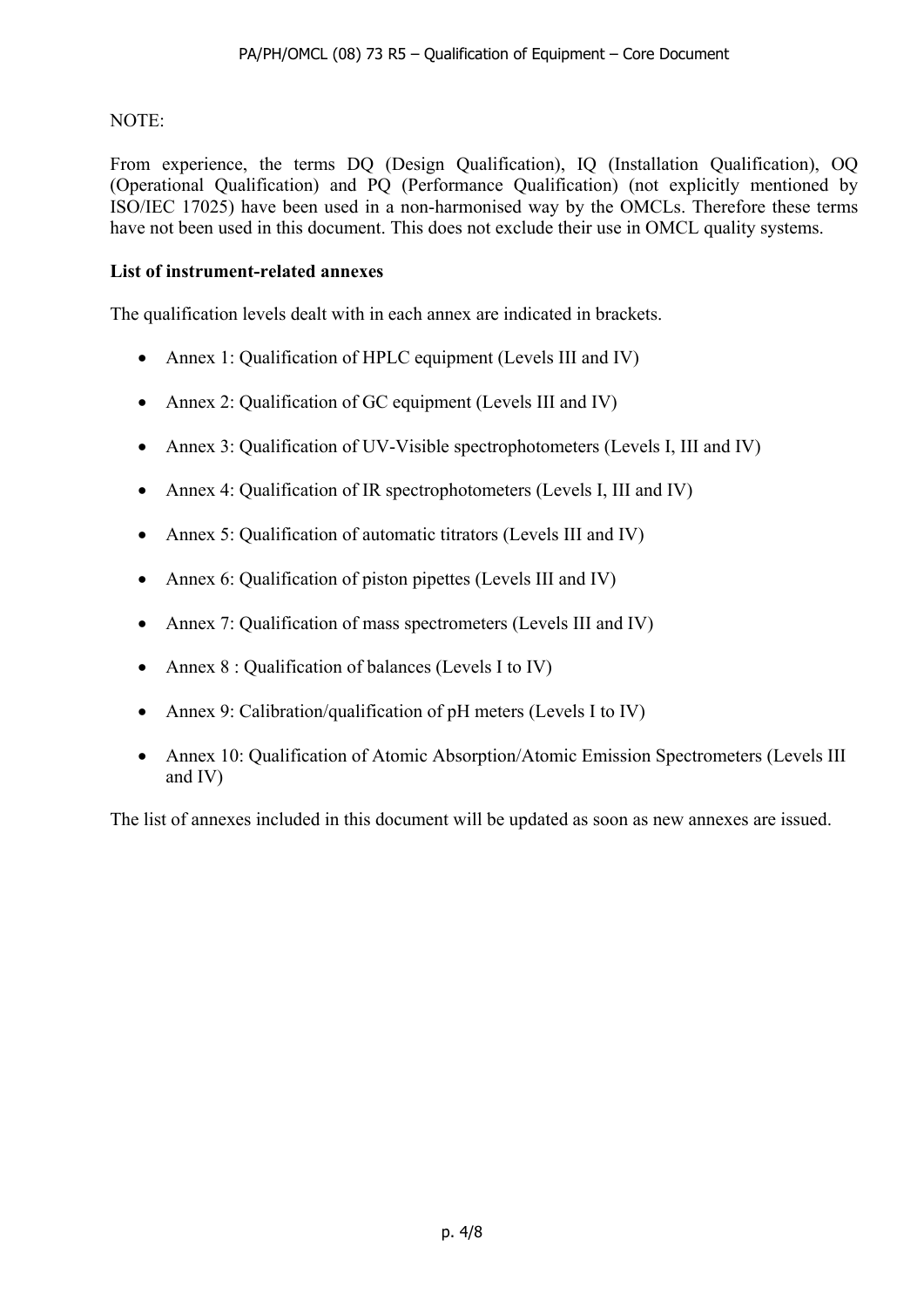## **TABLE I**

## **Level I. Selection of instruments and suppliers**

## **Example of checklist (non-exhaustive)**

Manufacturer:

Provider/Distributor:

Name of instrument and type:

| <b>Attribute</b><br>(This list may be adapted if         | <b>Specifications</b> | <b>Benefits</b>       | <b>Assessment</b> |      |
|----------------------------------------------------------|-----------------------|-----------------------|-------------------|------|
| necessary)                                               |                       | (Instrument/supplier) | Pass              | Fail |
| Technique                                                |                       |                       |                   |      |
|                                                          |                       |                       |                   |      |
| <b>Communication and data</b><br>handling                |                       |                       |                   |      |
| Interface RS232                                          |                       |                       |                   |      |
| Data transfer to spreadsheets                            |                       |                       |                   |      |
| Compatible with other hard-<br>and software such as LIMS |                       |                       |                   |      |
| <b>Safety</b>                                            |                       |                       |                   |      |
| Irradiation                                              |                       |                       |                   |      |
| <b>Explosion protection</b>                              |                       |                       |                   |      |
| <b>Documentation</b>                                     |                       |                       |                   |      |
| Manual (paper copy)                                      |                       |                       |                   |      |
| <b>Handling</b>                                          |                       |                       |                   |      |
| User language                                            |                       |                       |                   |      |
| <b>Service and maintenance</b>                           |                       |                       |                   |      |
| Services offered                                         |                       |                       |                   |      |
| Warranty                                                 |                       |                       |                   |      |
| <b>Support</b>                                           |                       |                       |                   |      |
| Delivery (duration etc.)                                 |                       |                       |                   |      |
| Installation<br>(Service/Laboratory)                     |                       |                       |                   |      |
| Training (in-house/external<br>courses)                  |                       |                       |                   |      |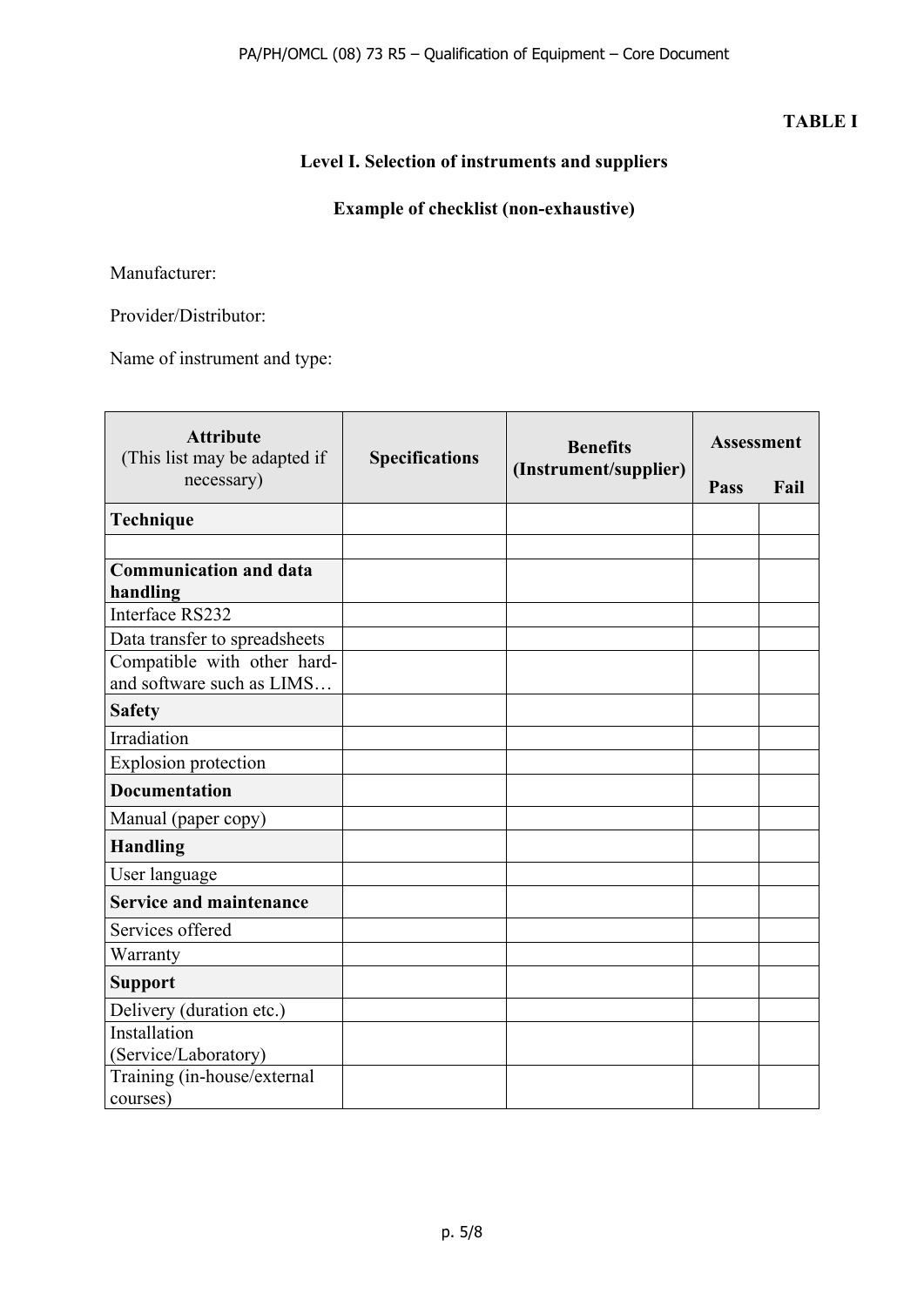## **TABLE I (cont.)**

## **Requirements for media and environment**

## **Cost/Benefit Analysis**

## **Comments/Decisions**

Date/Signature:

Date/Signature for approval: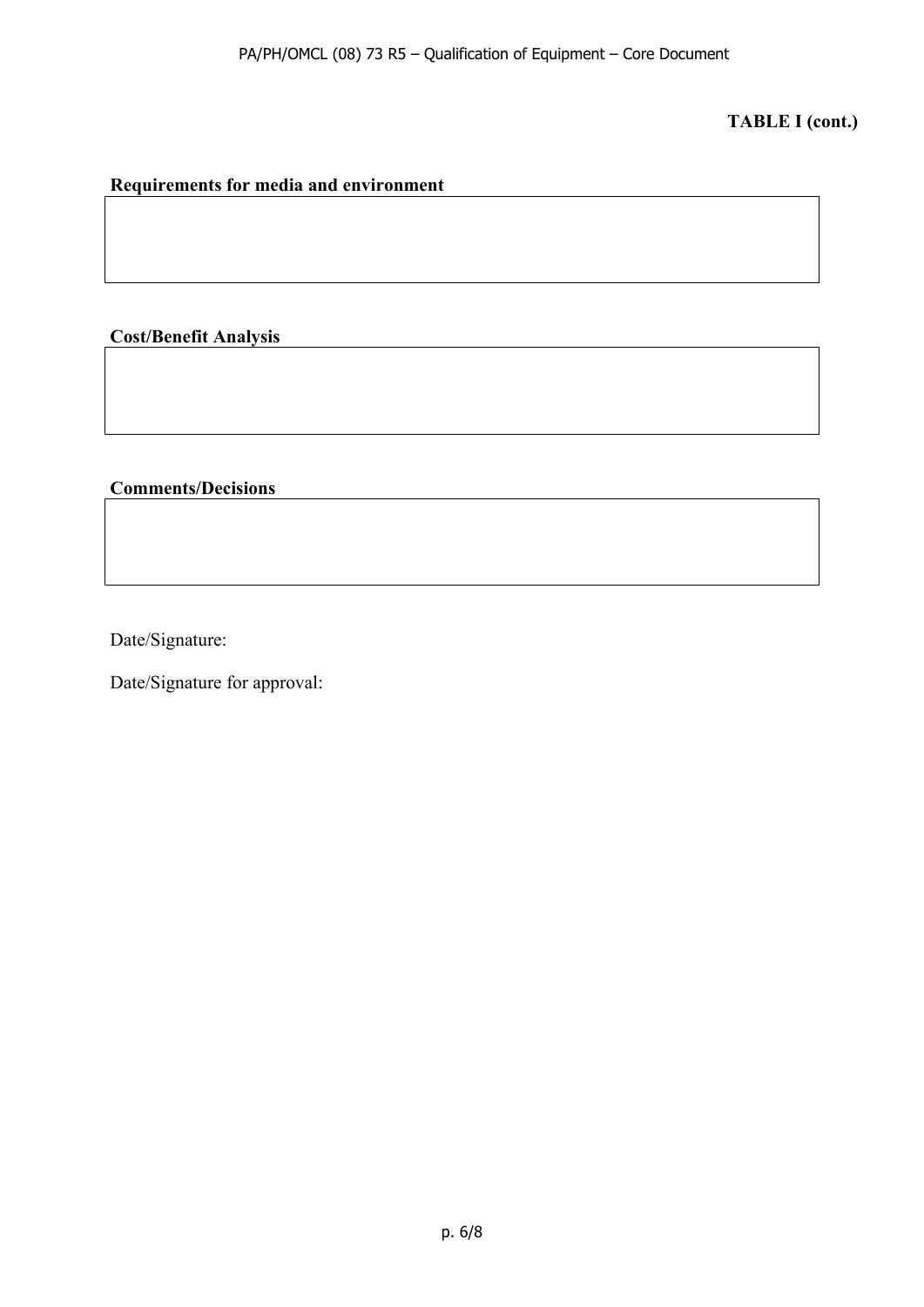## **TABLE II**

## **Level II. Installation and release for use**

## **Example of checklist (non-exhaustive)**

Name of instrument and type:

Identification code:

#### **Conformity with order (instrument/material/documentation)**

| Pass | <b>Fail (description of deficiencies)</b> |
|------|-------------------------------------------|
|      |                                           |
|      |                                           |

#### **Check for damage**

| Pass | Fail (description of deficiencies) |
|------|------------------------------------|
|      |                                    |
|      |                                    |

#### **Check of required media supply (connections/environmental conditions)**

| Pass | <b>Fail (description of deficiencies)</b> |
|------|-------------------------------------------|
|      |                                           |
|      |                                           |

#### **Installation of instrument(s) including possible control modules**

| Pass | <b>Fail (description of deficiencies)</b> |
|------|-------------------------------------------|
|      |                                           |
|      |                                           |

#### **Performance of start-up checks and diagnostic functions1**

| Pass                      | Fail (description of deficiencies) |
|---------------------------|------------------------------------|
|                           |                                    |
|                           |                                    |
| <sup>1</sup> if available |                                    |

#### **Comments**

Where appropriate, raw data are attached to the instrument documentation.

Date/Signature:

Release and authorisation for use: Date/Signature: